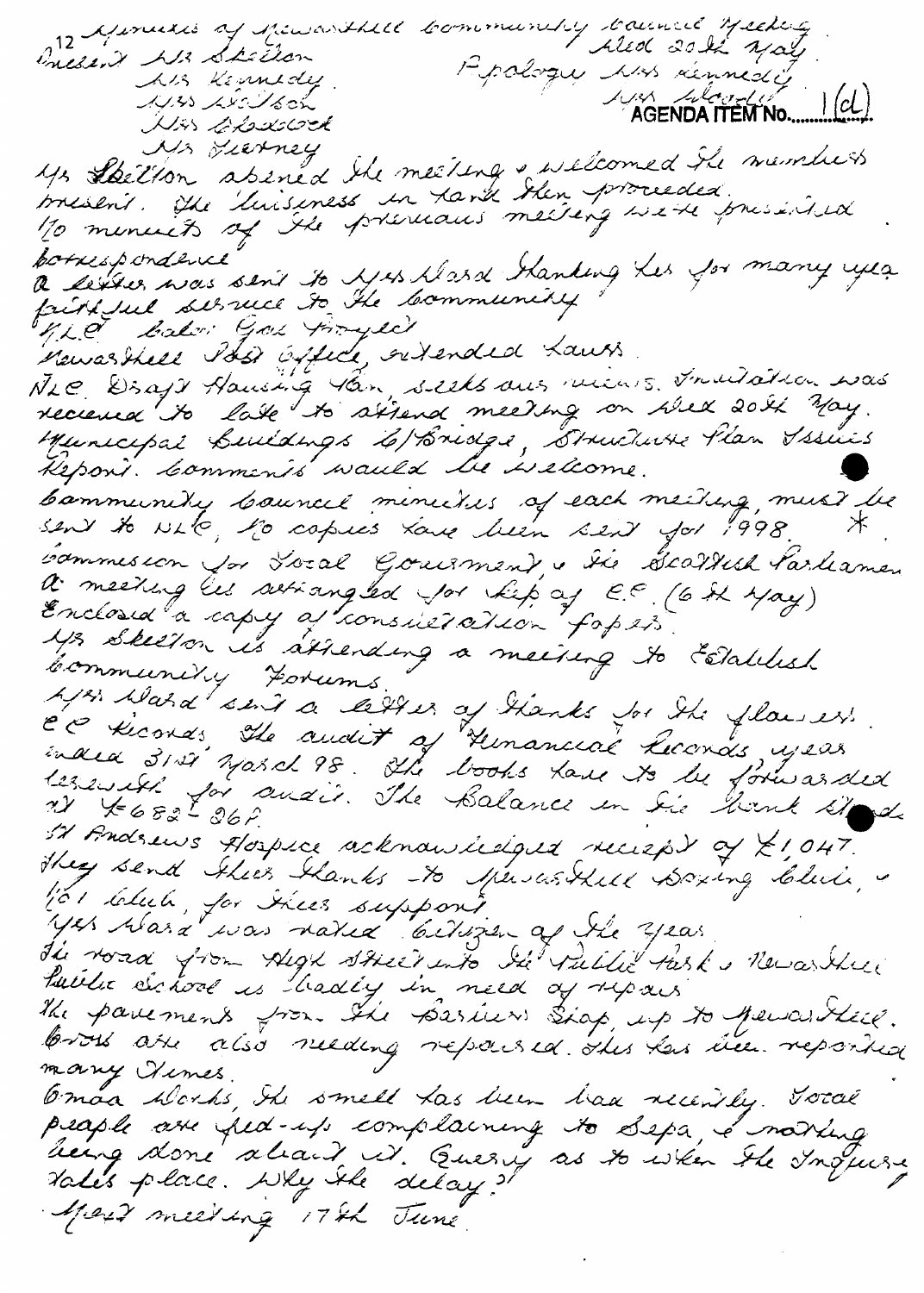Nemiles of Mewarthed C.C. Apeiling Aled 17th June 98 Present Mr Sheeton Apology J. Woods. 4/2 Tuesney ly Kennedy. le Kennedy. to Watson <u>le lehaddock</u> Mps Natson passed minutes hp Lierney seconded the rossespondence, Tallery Grands for Jocal Graups. <u>Jan Hospital Trust meeting.</u> Monklands Assoc, Voluntary Sunnu Heiting. Scotlands Maxusal Hesitage Magazine Integra Proyect Planning Applications (3) 31/5, 29/5, 5, Ellery Grants D Fait Junior Bowling Colube 7:00. N. Cullen Boys Hootball Colub 7,00 445 kummings bomministy Playcraup 7100.<br>44 Juiney Afts Watson signed cliques for each Hz Skelton, Ap Tuesny, were unable to attend the sesnice) moa Works, a letter was sent to the company complaining nancial Statement, Con Wed 157 July 98, Ap Hennedy Las a meeting with Ap Aponts of Jask Associatis" <u>spenditure for 1st Jan 97 to March 98. Total Expenditure</u> for year £806-30f. Income for year £774 Balance in bank at 31al Masch 98 2780-39p, 151 April Bal carried F/wd. Interest £19-80 bash Balance 7676-3. Mex's meeting 16th Sept 98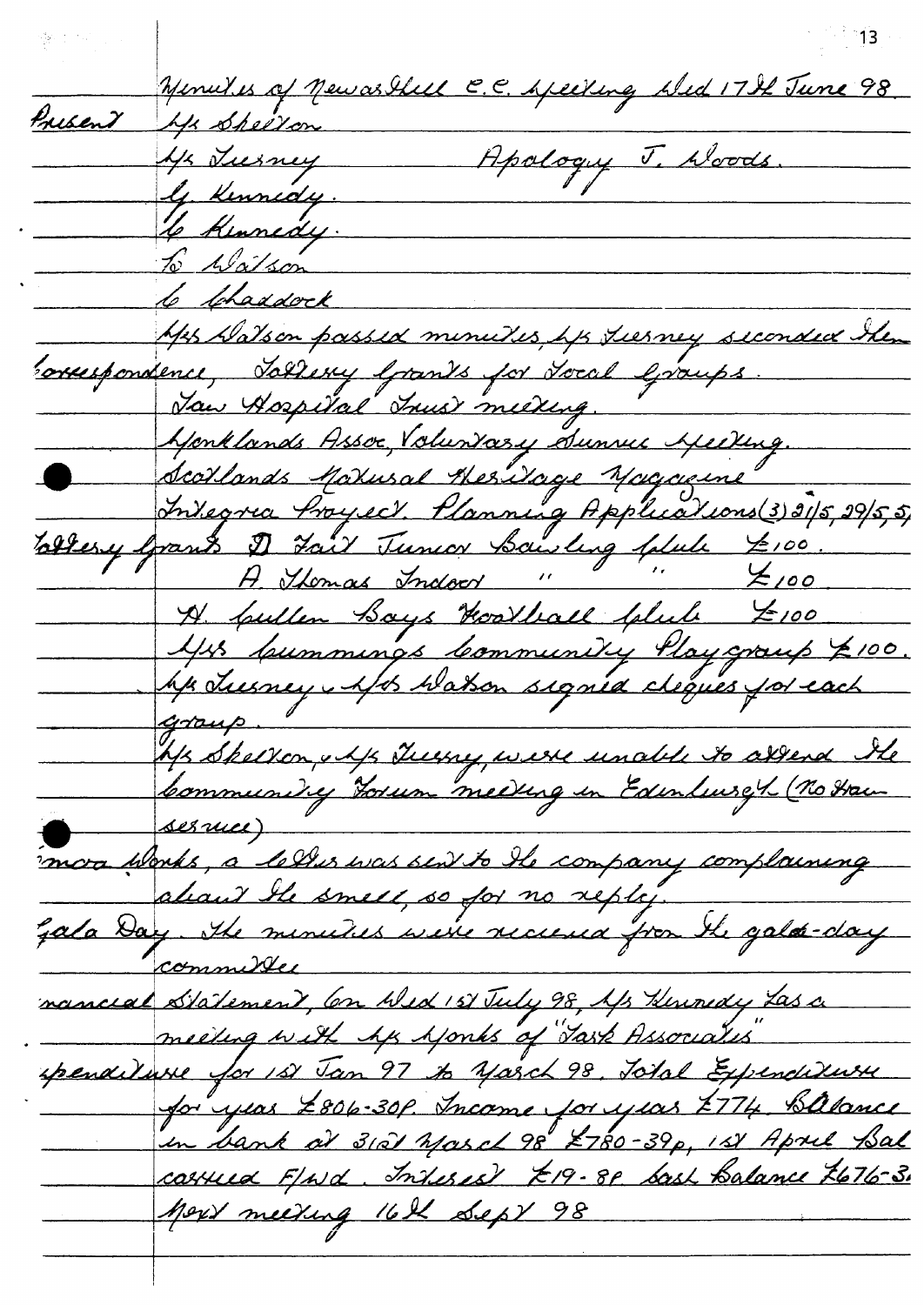**NEWARTHILL COMMUNITY COUNCIL** 

**MINUTE OF COMMUNITY COUNCIL MEETING 17 9 1998 7.30pm** 

|  | PRESENT Mr T.Skelton | APPOLOGIES Mr G. Kennedy |                  |
|--|----------------------|--------------------------|------------------|
|  | Mr J Tierney         |                          | Mrs C.Kennedy    |
|  | Mrs B.Watson         |                          | Mrs P.Wood       |
|  | Mrs C. Chaddock      |                          | Cllr J.Lafferty. |
|  | Mrs J.Wood           |                          |                  |

**Mr Skelton opened the meeting and welcomed the members present,The Minutes of the June meeting were read and apporoved on a motion by Mr J.Tierney and seconded by Mrs B.Watson.The business on hand then proceeded.** 

**MINI BUS REP0RT:Mr J.Tierney reported that the Minibus had undergone extensive repairs costing €625.00 which €400.00 had been paid leaving an outstandingalance of €225.00.The repairs carried out were as follows new brake system,new tyres, side window replaced,and a coplete winter service.There is also an outstanding Petrol Bill to be paid to Vicarburn Garage final**  demand at hand.amount £207.61p.The total bill for the Minibus was<br>as follows :- Repairs/Service ..........£625 00<br>Paid......................£225.00<br>Balance to be met........£225.00 **as follows :- Repairs/Service .........£625 00** 

**Paid.....................€400.00 Balance to be met........€225.00 Road Tax Six Month.......€ 82.50~ Petrol Account** ........... **€207.61~** 

**MOT has been carriedout and passed.Members discussed the situation of the Minibus and it was unanimously agreed that rthe Community council would meet the outstanding bills as a one off loan to be paid back from the Minibus funds.the amount agreed by**  the council was  $£225.00$  repair bill outstanding  $+£207.61p$  Petrol  $Bill Total = £432.61p.$ 

-. - \_-

*0* 

**TREASURERS REP0RT:Mr Kennedy had tendered an apology a Financial Statement had been left by him to be read out to the meeting. Balance at bank** = **€621.84. When the agreed amount was paid for the Mini bus this would leave a balance of €189.23.** 

**COMPLA1NTS:Members are still receiving complaints about the smell from the Rendering Plant on Omoa Road.Complaint about the need for a School Patrol Officer for Glenmore Road,Carfin Road Junction School children attending Brannock High,Keir Hardie Primary and St Teresa's Primary Schools have to cross a main road to get to school.Futher complaints about the state of the Public Footpaths throughout Newarthill.Comp1aints about Grass cutting Grass being left on footpaths not cleaned up after cutting. Meeting closed with a vote of thanks to Chair,next meeting 21st October 1998 AGM.Newarthil1 Community Education Centre 7.30pm.**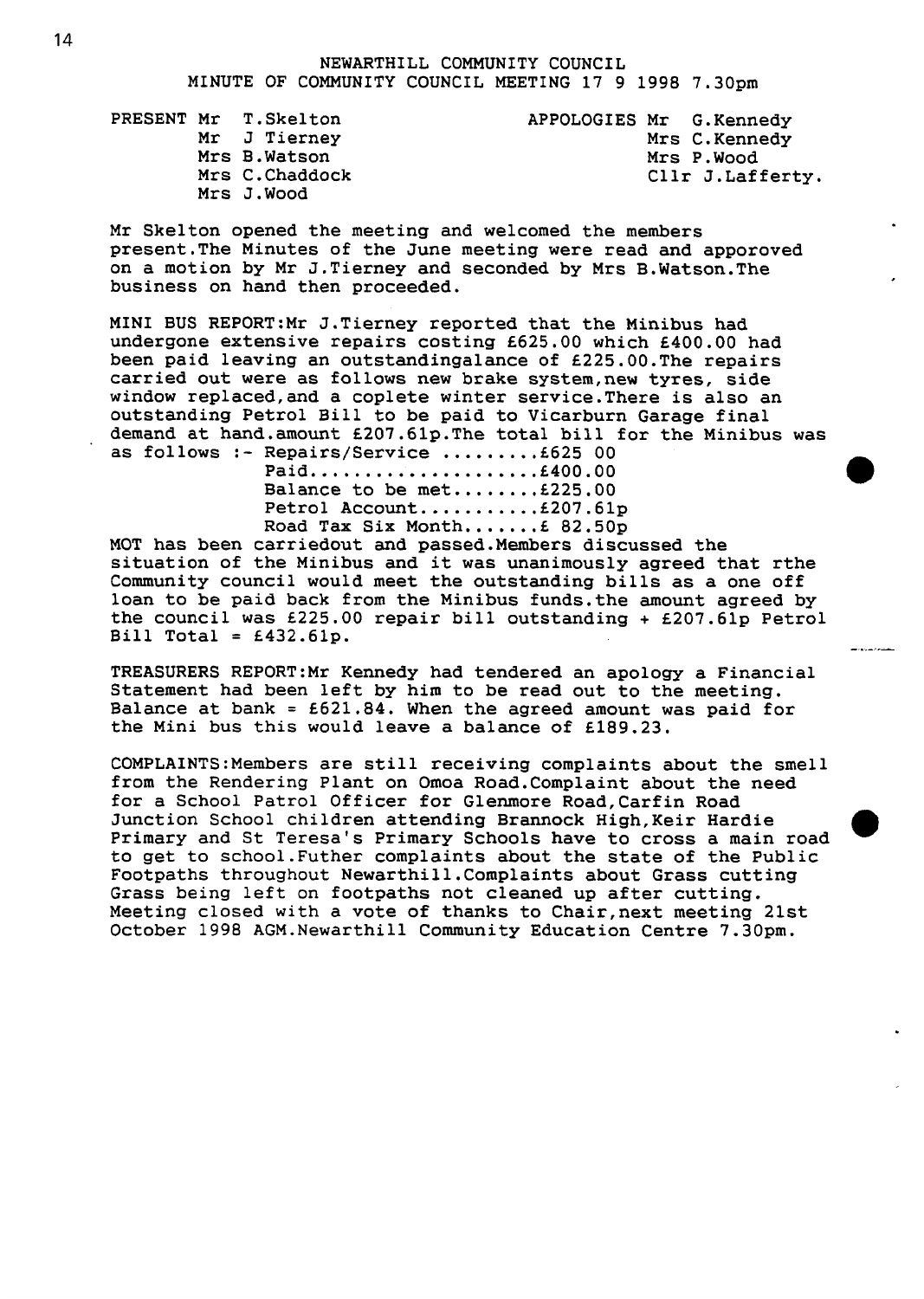NEWARTHILL COMMUNITY COUNCIL

MINUTE OF COMMUNITY COUNCIL WEDNESDAY 18 NOVEMBER1998 7.30pm

PRESENT:MRS **B.WATSON**  *MR.* T.SKELTON *MR.* J . TIERNEY *MR.* G.KENNEDY CLLR J.LAFFERTY. APOLOG1ES:MRS C.CHADDICH **MRS.J.WO0D**  *MRS* **P.WARD**  *MRS* **C.KENNEDY** 

In the absence of the Chairperson Mrs B.Watson took the Chair, she welcomed the members and Councillor Lafferty to the meeting.The meeting followed the Agenda as laid down.

MINUTE OF PREVIOUS MEET1NG:Not available apology tendered by Minute Secretary.

MINIBUS REPORT:J.Tierney reported that a Grant from the Local Committee had been recieved a Cheque for €200.00 was passed to the Treasurer as part of the loan from the Community Council.

TREASURERS REPORT:Balance at bank £189.23 cheque for £200.00 to be paid in to account.

CORRESPONDENCE:14 ITEMS of corrspondence were recieved:- 1.Motherwell Disability Group:request for funding : Noted. 2.NLC.PLANNING DEPT.weekly list of planning application.Noted 3.NLVODB.Voluntary Organisations Data Base 1nfo.Sec.dealt with. 4.NEW MELLENIUM EXPERIENCE Co.Seeking info.on learning experence. 5.SCOTTISH WATER&SEWAGE:Contact Name **and** Addresssec dealt with. 6.NLC DIRECTOR OF ADMIN.Aknow1edgement of AGM details,complaints **April,May,June,September** 1998.Secretary to deal with. 7.MOTHERWELL THEATRE:Booking Forms.Place in C.E.C. 8.NLC PLANNING DEPT:Weekly list of planning applications. 9.NLC ENVIORNMENTAL DEPT:Recycling Facilities Newarthill to request. Also request for Community Council Minutes for

10.NLC ADMIN DEPT:Community Council Grant 1998/99 info,futher discuss. request for minutes,Secretary todeal with.

- 11.SCOTTISH 0FFICE:Publication on Local Government & Community Councils 'Enhancing the Relationship.Further copies to be ordered.
- 12.NLC ADMIN DEPT.COUNC1L MINUTES. FOR REFERENCE.
- 13.NLC PLANNING DEPT.Weekly List of Planning Applications.Note.
- 14.NEWARTHILL HISTORY GROUP.Cal1 for financial assistance,hold for now.

RECYCLING FACILITIES NEWARTH1LL:The Community Council discussed this and identified two possible sites.Two council owned Car Parks (i)Carfin Street, (ii) High **Street,Newarthill,Secretary** to reply with this information.

Policing in the Vil1age:Complaints had been received regarding the lack of Policing throughout the Newarthill especially at night gangs are congregating in areas throughtout the village some reports of vandalism had been received. Councillor Lafferty informed the Community Council that he also had received letters of complaint and a Petition regarding the same.It was suggested the **a** Public Meeting hosted by the